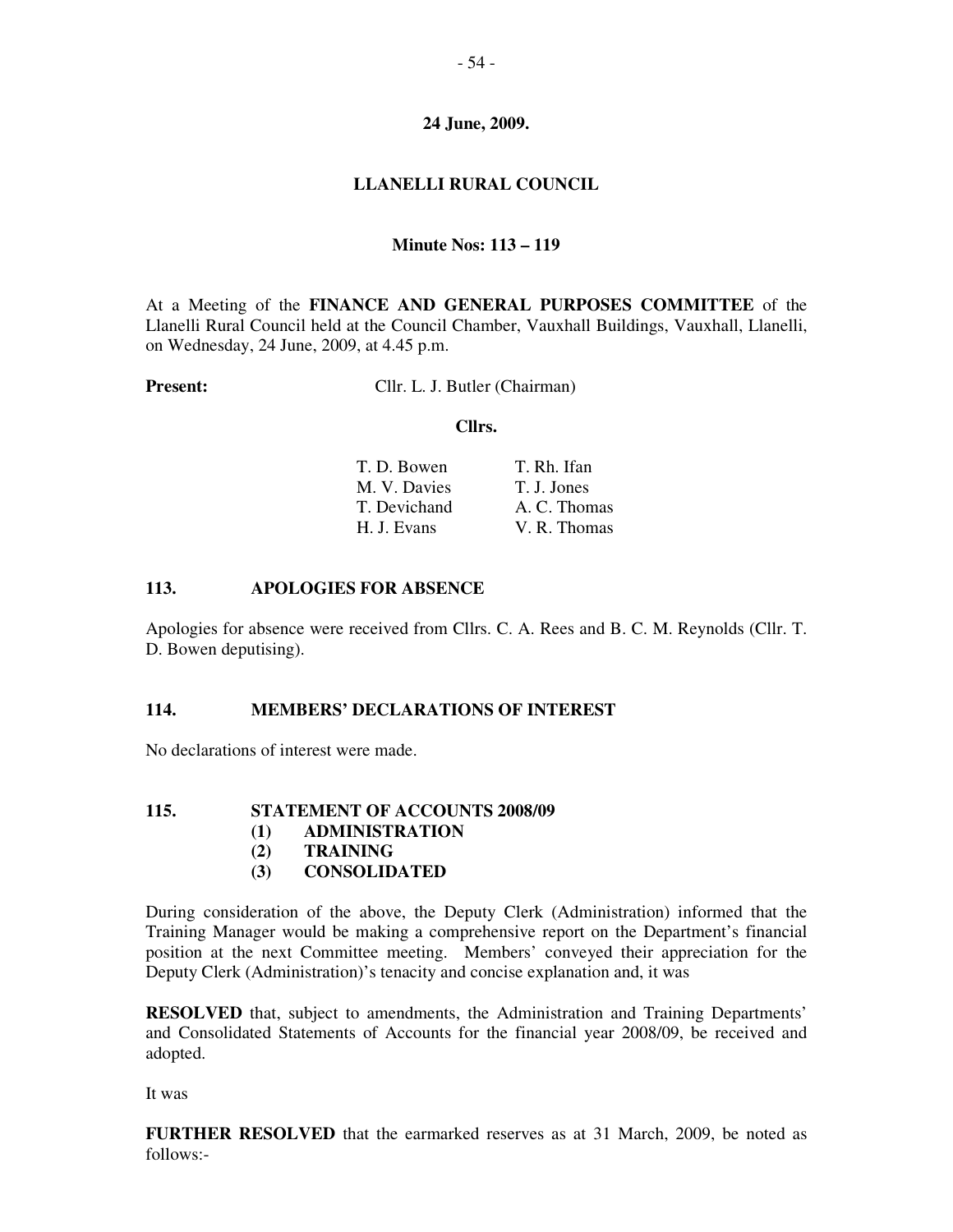### **24 June, 2009.**

|                                   | Balance at<br>1/4/2008<br>£ | Contribution<br>to reserve<br>£ | Contribution<br>from reserve<br>£ | <b>Balance</b> at<br>31/3/2009<br>£ |
|-----------------------------------|-----------------------------|---------------------------------|-----------------------------------|-------------------------------------|
| <b>Capital Project Reserves</b>   |                             |                                 |                                   |                                     |
| None                              |                             |                                 |                                   | $\mathbf{0}$                        |
|                                   | $\theta$                    | $\theta$                        | $\theta$                          | $\theta$                            |
| <b>Asset Replacement Reserves</b> |                             |                                 |                                   |                                     |
| None                              |                             |                                 |                                   | $\Omega$                            |
|                                   | $\Omega$                    | $\Omega$                        | $\Omega$                          | $\Omega$                            |
| <b>Other Earmarked Reserves</b>   |                             |                                 |                                   |                                     |
| <b>Furnace Community Hall</b>     | $\Omega$                    | 7,685                           |                                   | 7,685                               |
| <b>Felinfoel Pavilion</b>         | 199,407                     | 73,745                          |                                   | 273,152                             |
| Play Areas                        | 15,300                      | 7,300                           | 500                               | 22,100                              |
| Vauxhall Buildings                | 24,000                      | 1,030                           | 11,650                            | 13,380                              |
| Resources                         | 5,250                       |                                 | 2,550                             | 2,700                               |
| Capital Schemes                   | 84,170                      | 38,770                          | 34,080                            | 88,860                              |
| <b>Training Department</b>        | $\Omega$                    |                                 |                                   |                                     |
|                                   | 328,127                     | 128,530                         | 48,780                            | <u>407,877</u>                      |

# **116. FINANCIAL REPORTS**

**RESOLVED** that the Committee Reports for the Administration and Training Departments for May 2009, be noted.

# **117. SCHEDULES OF PAYMENTS**

Consideration was given to the Schedules of Payments for the Administration Department for May 2009, and the Training Department for April and May 2009 respectively, (copies of which had been previously circulated to Members) which revealed that the expenditure amounted to £96,348.88, £51,524.64 and £59,387.92, respectively.

**RESOLVED** that the reports be noted.

# **118. NATWEST ONECARD**

Members having considered the report of the Deputy Clerk (Administration) informing of the need to increase the credit limit of the Natwest Onecard (corporate credit card) and requesting authorisation of same, it was

**RESOLVED** that an increased credit limit of £2,000 as detailed in the report, be authorised.